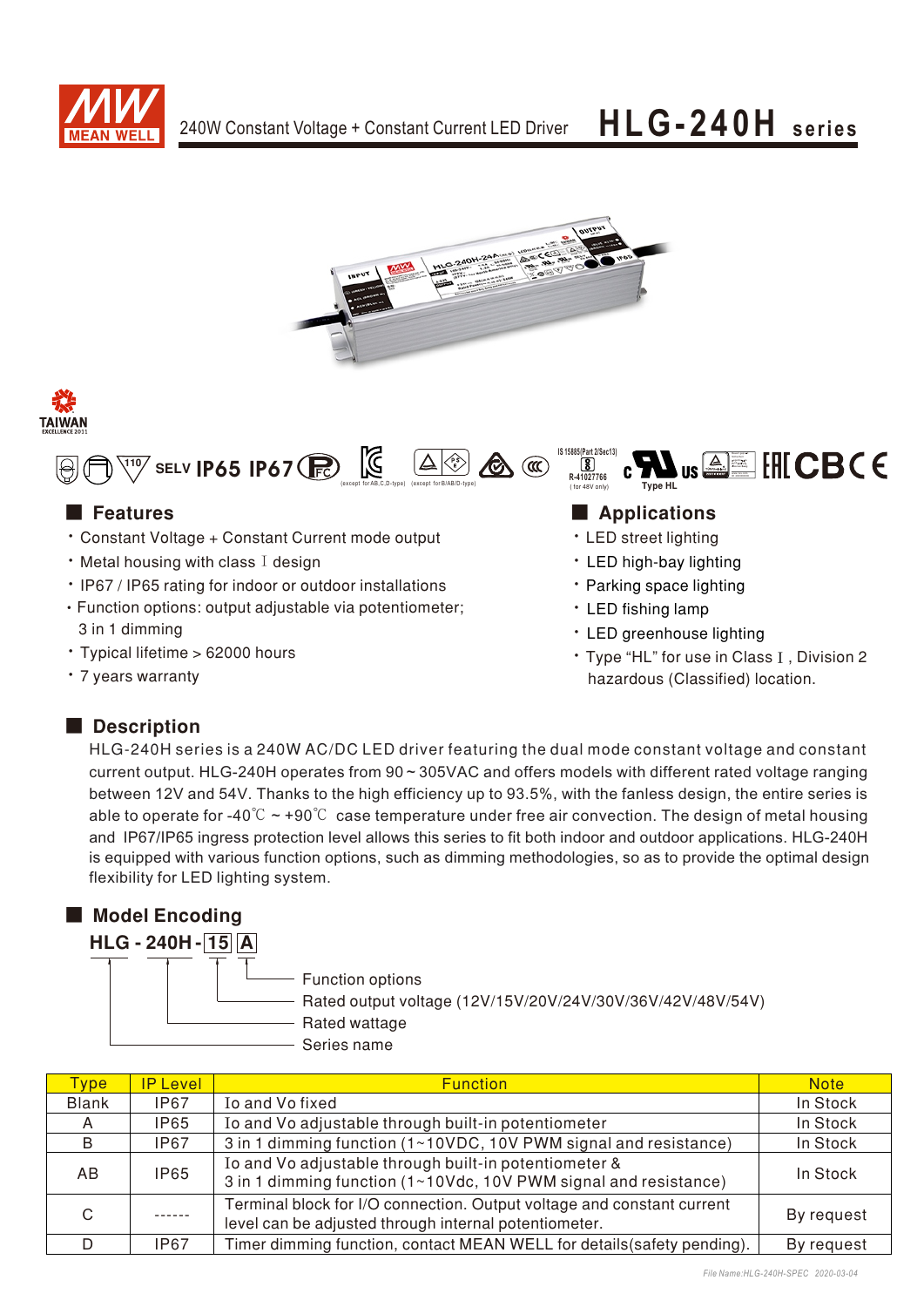

## **SPECIFICATION**

| <b>MODEL</b>        |                                                                                                                                                                                                                                                                                                                                                                                                                                                                                                                                         | HLG-240H-12                                                                                                                                                                                                                                              | HLG-240H-15 | HLG-240H-20                                     | HLG-240H-24                                                          | HLG-240H-30                                                                | HLG-240H-36                                   | HLG-240H-42                       | HLG-240H-48 | HLG-240H-54             |  |
|---------------------|-----------------------------------------------------------------------------------------------------------------------------------------------------------------------------------------------------------------------------------------------------------------------------------------------------------------------------------------------------------------------------------------------------------------------------------------------------------------------------------------------------------------------------------------|----------------------------------------------------------------------------------------------------------------------------------------------------------------------------------------------------------------------------------------------------------|-------------|-------------------------------------------------|----------------------------------------------------------------------|----------------------------------------------------------------------------|-----------------------------------------------|-----------------------------------|-------------|-------------------------|--|
|                     | <b>DC VOLTAGE</b>                                                                                                                                                                                                                                                                                                                                                                                                                                                                                                                       | 12V                                                                                                                                                                                                                                                      | 15V         | <b>20V</b>                                      | <b>24V</b>                                                           | 30V                                                                        | 36V                                           | 42V                               | 48V         | 54V                     |  |
|                     | CONSTANT CURRENT REGION Note.4 6~12V                                                                                                                                                                                                                                                                                                                                                                                                                                                                                                    |                                                                                                                                                                                                                                                          | $7.5 - 15V$ | $10 - 20V$                                      | $12 - 24V$                                                           | $15 - 30V$                                                                 | $18 - 36V$                                    | $21 - 42V$                        | $24 - 48V$  | $27 - 54V$              |  |
|                     | <b>RATED CURRENT</b>                                                                                                                                                                                                                                                                                                                                                                                                                                                                                                                    | <b>16A</b>                                                                                                                                                                                                                                               | 15A         | 12A                                             | 10A                                                                  | 8A                                                                         | 6.7A                                          | 5.72A                             | 5A          | 4.45A                   |  |
|                     | <b>RATED POWER</b>                                                                                                                                                                                                                                                                                                                                                                                                                                                                                                                      | 192W                                                                                                                                                                                                                                                     | 225W        | 240W                                            | 240W                                                                 | 240W                                                                       | 241.2W                                        | 240.24W                           | 240W        | 240.3W                  |  |
|                     | RIPPLE & NOISE (max.) Note.2 150mVp-p                                                                                                                                                                                                                                                                                                                                                                                                                                                                                                   |                                                                                                                                                                                                                                                          | 150mVp-p    | 150mVp-p                                        | 150mVp-p                                                             | 200mVp-p                                                                   | 250mVp-p                                      | 250mVp-p                          | 250mVp-p    | $350mVp-p$              |  |
|                     |                                                                                                                                                                                                                                                                                                                                                                                                                                                                                                                                         |                                                                                                                                                                                                                                                          |             |                                                 |                                                                      |                                                                            |                                               |                                   |             |                         |  |
|                     | <b>VOLTAGE ADJ. RANGE</b>                                                                                                                                                                                                                                                                                                                                                                                                                                                                                                               | Adjustable for A/AB/C-Type only (via built-in potentiometer)                                                                                                                                                                                             |             |                                                 |                                                                      |                                                                            |                                               |                                   |             |                         |  |
| <b>OUTPUT</b>       |                                                                                                                                                                                                                                                                                                                                                                                                                                                                                                                                         | $11.2 \sim 12.8V$   14 ~ 16V<br>$18.6 \approx 21.4 \text{V}$ 22.4 $\approx 25.6 \text{V}$ 28 $\approx 32 \text{V}$<br>$44.8 \sim 51.2 \text{V}$ 50 ~ 57V<br>$33.5 - 38.5V$<br>$39 - 45V$<br>Adjustable for A/AB/C-Type only (via built-in potentiometer) |             |                                                 |                                                                      |                                                                            |                                               |                                   |             |                         |  |
|                     | <b>CURRENT ADJ. RANGE</b>                                                                                                                                                                                                                                                                                                                                                                                                                                                                                                               | $8 - 16A$                                                                                                                                                                                                                                                | $7.5 - 15A$ | $6 - 12A$                                       | $5 \sim 10A$                                                         | $4 \sim 8A$                                                                | $3.3 - 6.7A$                                  | $2.86 \sim 5.72A$   $2.5 \sim 5A$ |             |                         |  |
|                     | <b>VOLTAGE TOLERANCE Note.3</b> $\pm 2.5\%$                                                                                                                                                                                                                                                                                                                                                                                                                                                                                             |                                                                                                                                                                                                                                                          | ±2.0%       | ±1.0%                                           | ±1.0%                                                                | ±1.0%                                                                      | ±1.0%                                         | ±1.0%                             | ±1.0%       | $2.23 - 4.45A$<br>±1.0% |  |
|                     |                                                                                                                                                                                                                                                                                                                                                                                                                                                                                                                                         |                                                                                                                                                                                                                                                          |             | ±0.5%                                           |                                                                      | ±0.5%                                                                      |                                               |                                   |             |                         |  |
|                     | <b>LINE REGULATION</b>                                                                                                                                                                                                                                                                                                                                                                                                                                                                                                                  | ±0.5%                                                                                                                                                                                                                                                    | $\pm 0.5\%$ |                                                 | ±0.5%                                                                |                                                                            | ±0.5%                                         | ±0.5%                             | ±0.5%       | ±0.5%                   |  |
|                     | <b>LOAD REGULATION</b>                                                                                                                                                                                                                                                                                                                                                                                                                                                                                                                  | ±2.0%                                                                                                                                                                                                                                                    | ±1.5%       | ±1.0%                                           | ±0.5%                                                                | ±0.5%                                                                      | ±0.5%                                         | ±0.5%                             | ±0.5%       | ±0.5%                   |  |
|                     | <b>SETUP, RISE TIME</b>                                                                                                                                                                                                                                                                                                                                                                                                                                                                                                                 | Note.6 1000ms, 80ms/115VAC<br>500ms,80ms/230VAC                                                                                                                                                                                                          |             |                                                 |                                                                      |                                                                            |                                               |                                   |             |                         |  |
|                     | <b>HOLD UP TIME (Typ.)</b>                                                                                                                                                                                                                                                                                                                                                                                                                                                                                                              | 15ms / 115VAC, 230VAC                                                                                                                                                                                                                                    |             |                                                 |                                                                      |                                                                            |                                               |                                   |             |                         |  |
|                     | <b>VOLTAGE RANGE</b><br>Note.5                                                                                                                                                                                                                                                                                                                                                                                                                                                                                                          | $90 \sim 305$ VAC<br>$127 - 431VDC$                                                                                                                                                                                                                      |             |                                                 |                                                                      |                                                                            |                                               |                                   |             |                         |  |
|                     |                                                                                                                                                                                                                                                                                                                                                                                                                                                                                                                                         | (Please refer to "STATIC CHARACTERISTIC" section)                                                                                                                                                                                                        |             |                                                 |                                                                      |                                                                            |                                               |                                   |             |                         |  |
|                     | <b>FREQUENCY RANGE</b>                                                                                                                                                                                                                                                                                                                                                                                                                                                                                                                  | $47 \sim 63$ Hz                                                                                                                                                                                                                                          |             |                                                 |                                                                      |                                                                            |                                               |                                   |             |                         |  |
|                     | <b>POWER FACTOR (Typ.)</b>                                                                                                                                                                                                                                                                                                                                                                                                                                                                                                              | PF ≥ 0.98/115VAC, PF ≥ 0.95/230VAC @ full load                                                                                                                                                                                                           |             |                                                 |                                                                      |                                                                            |                                               |                                   |             |                         |  |
|                     |                                                                                                                                                                                                                                                                                                                                                                                                                                                                                                                                         | (Please refer to "POWER FACTOR (PF) CHARACTERISTIC" section)                                                                                                                                                                                             |             |                                                 |                                                                      |                                                                            |                                               |                                   |             |                         |  |
|                     | <b>TOTAL HARMONIC DISTORTION</b>                                                                                                                                                                                                                                                                                                                                                                                                                                                                                                        | THD< 20% (@ load≧50% / 115VAC, 230VAC; @ load≧75% / 277VAC)                                                                                                                                                                                              |             |                                                 |                                                                      |                                                                            |                                               |                                   |             |                         |  |
| <b>INPUT</b>        |                                                                                                                                                                                                                                                                                                                                                                                                                                                                                                                                         |                                                                                                                                                                                                                                                          |             |                                                 | (Please refer to "TOTAL HARMONIC DISTORTION (THD)" section)          |                                                                            |                                               |                                   |             |                         |  |
|                     | <b>EFFICIENCY (Typ.)</b>                                                                                                                                                                                                                                                                                                                                                                                                                                                                                                                | 90%                                                                                                                                                                                                                                                      | 90%         | 91.5%                                           | 92.5%                                                                | 92.5%                                                                      | 92.5%                                         | 92.5%                             | 93%         | 93.5%                   |  |
|                     | AC CURRENT (Typ.)                                                                                                                                                                                                                                                                                                                                                                                                                                                                                                                       | 4A/115VAC                                                                                                                                                                                                                                                | 2A/230VAC   |                                                 | 1.2A / 277VAC                                                        |                                                                            |                                               |                                   |             |                         |  |
|                     | <b>INRUSH CURRENT (Typ.)</b>                                                                                                                                                                                                                                                                                                                                                                                                                                                                                                            |                                                                                                                                                                                                                                                          |             |                                                 |                                                                      | COLD START 75A(twidth=570µs measured at 50% Ipeak) at 230VAC; Per NEMA 410 |                                               |                                   |             |                         |  |
|                     | MAX. No. of PSUs on 16A                                                                                                                                                                                                                                                                                                                                                                                                                                                                                                                 | 2 units (circuit breaker of type B) / 4 units (circuit breaker of type C) at 230VAC                                                                                                                                                                      |             |                                                 |                                                                      |                                                                            |                                               |                                   |             |                         |  |
|                     | <b>CIRCUIT BREAKER</b>                                                                                                                                                                                                                                                                                                                                                                                                                                                                                                                  |                                                                                                                                                                                                                                                          |             |                                                 |                                                                      |                                                                            |                                               |                                   |             |                         |  |
|                     | <b>LEAKAGE CURRENT</b>                                                                                                                                                                                                                                                                                                                                                                                                                                                                                                                  | <0.75mA/277VAC                                                                                                                                                                                                                                           |             |                                                 |                                                                      |                                                                            |                                               |                                   |             |                         |  |
|                     | <b>OVER CURRENT</b>                                                                                                                                                                                                                                                                                                                                                                                                                                                                                                                     | $95 - 108%$                                                                                                                                                                                                                                              |             |                                                 |                                                                      |                                                                            |                                               |                                   |             |                         |  |
|                     |                                                                                                                                                                                                                                                                                                                                                                                                                                                                                                                                         | Constant current limiting, recovers automatically after fault condition is removed                                                                                                                                                                       |             |                                                 |                                                                      |                                                                            |                                               |                                   |             |                         |  |
| <b>PROTECTION</b>   | <b>SHORT CIRCUIT</b>                                                                                                                                                                                                                                                                                                                                                                                                                                                                                                                    |                                                                                                                                                                                                                                                          |             |                                                 | Hiccup mode, recovers automatically after fault condition is removed |                                                                            |                                               |                                   |             |                         |  |
|                     | <b>OVER VOLTAGE</b>                                                                                                                                                                                                                                                                                                                                                                                                                                                                                                                     | $13.5 - 18V$                                                                                                                                                                                                                                             |             | 17.5 ~ 21.5V   23.5 ~ 27.5V   27 ~ 34V          |                                                                      | $33 - 39V$                                                                 | $43 - 49V$                                    | $48 - 54V$                        | $55 - 63V$  | $60 - 67V$              |  |
|                     |                                                                                                                                                                                                                                                                                                                                                                                                                                                                                                                                         |                                                                                                                                                                                                                                                          |             |                                                 | Shut down and latch off o/p voltage, re-power on to recover          |                                                                            |                                               |                                   |             |                         |  |
|                     | Shut down o/p voltage, recovers automatically after temperature goes down<br><b>OVER TEMPERATURE</b><br>Tcase=-40 ~ +90°C (Please refer to "OUTPUT LOAD vs TEMPERATURE" section)                                                                                                                                                                                                                                                                                                                                                        |                                                                                                                                                                                                                                                          |             |                                                 |                                                                      |                                                                            |                                               |                                   |             |                         |  |
|                     | <b>WORKING TEMP.</b>                                                                                                                                                                                                                                                                                                                                                                                                                                                                                                                    |                                                                                                                                                                                                                                                          |             |                                                 |                                                                      |                                                                            |                                               |                                   |             |                         |  |
|                     | <b>MAX. CASE TEMP.</b>                                                                                                                                                                                                                                                                                                                                                                                                                                                                                                                  | Tcase= $+90^{\circ}$ C                                                                                                                                                                                                                                   |             |                                                 |                                                                      |                                                                            |                                               |                                   |             |                         |  |
| <b>ENVIRONMENT</b>  | <b>WORKING HUMIDITY</b>                                                                                                                                                                                                                                                                                                                                                                                                                                                                                                                 | $20 \sim 95\%$ RH non-condensing                                                                                                                                                                                                                         |             |                                                 |                                                                      |                                                                            |                                               |                                   |             |                         |  |
|                     | <b>STORAGE TEMP., HUMIDITY</b>                                                                                                                                                                                                                                                                                                                                                                                                                                                                                                          | $-40 \sim +80^{\circ}$ C, 10 ~ 95% RH<br>$\pm$ 0.03%/°C (0~50°C)                                                                                                                                                                                         |             |                                                 |                                                                      |                                                                            |                                               |                                   |             |                         |  |
|                     | <b>TEMP. COEFFICIENT</b>                                                                                                                                                                                                                                                                                                                                                                                                                                                                                                                |                                                                                                                                                                                                                                                          |             |                                                 |                                                                      |                                                                            |                                               |                                   |             |                         |  |
|                     | <b>VIBRATION</b>                                                                                                                                                                                                                                                                                                                                                                                                                                                                                                                        | 10 $\sim$ 500Hz, 5G 12min./1 cycle, period for 72min. each along X, Y, Z axes                                                                                                                                                                            |             |                                                 |                                                                      |                                                                            |                                               |                                   |             |                         |  |
|                     | <b>SAFETY STANDARDS</b>                                                                                                                                                                                                                                                                                                                                                                                                                                                                                                                 | UL1012, CAN/CSA-C22.2 No. 107.1-01, UL8750(type"HL"), CSA C22.2 No. 250.0-08; EN/AS/NZS 61347-1, EN/AS/NZS 61347-2-13<br>independent (except for HLG-240H C type); IEC/UL/EN 62368-1(except for AB,D type), UL8750; GB19510.1, GB19510.14;               |             |                                                 |                                                                      |                                                                            |                                               |                                   |             |                         |  |
|                     |                                                                                                                                                                                                                                                                                                                                                                                                                                                                                                                                         | lp65 or IP67;J61347-1,J61347-2-13(except for B,AB and D-type),BIS IS15885(for 48V only),EAC TP TC 004,                                                                                                                                                   |             |                                                 |                                                                      |                                                                            |                                               |                                   |             |                         |  |
|                     |                                                                                                                                                                                                                                                                                                                                                                                                                                                                                                                                         | KC61347-1, KC61347-2-13 (except for AB, C, D-type) approved                                                                                                                                                                                              |             |                                                 |                                                                      |                                                                            |                                               |                                   |             |                         |  |
| <b>SAFETY &amp;</b> | <b>WITHSTAND VOLTAGE</b>                                                                                                                                                                                                                                                                                                                                                                                                                                                                                                                | I/P-O/P:3.75KVAC I/P-FG:2KVAC O/P-FG:1.5KVAC                                                                                                                                                                                                             |             |                                                 |                                                                      |                                                                            |                                               |                                   |             |                         |  |
| <b>EMC</b>          | <b>ISOLATION RESISTANCE</b>                                                                                                                                                                                                                                                                                                                                                                                                                                                                                                             |                                                                                                                                                                                                                                                          |             |                                                 | I/P-O/P, I/P-FG, O/P-FG:100M Ohms / 500VDC / 25 °C/ 70% RH           |                                                                            |                                               |                                   |             |                         |  |
|                     | <b>EMC EMISSION</b>                                                                                                                                                                                                                                                                                                                                                                                                                                                                                                                     | Compliance to EN55015, EN55032 (CISPR32) Class B, EN61000-3-2 Class C (@ load≧50%) ; EN61000-3-3,                                                                                                                                                        |             |                                                 |                                                                      |                                                                            |                                               |                                   |             |                         |  |
|                     |                                                                                                                                                                                                                                                                                                                                                                                                                                                                                                                                         | GB17743 and GB17625.1, EAC TP TC 020; KC KN15, KN61547 (except for AB, C, D-type)                                                                                                                                                                        |             |                                                 |                                                                      |                                                                            |                                               |                                   |             |                         |  |
|                     | <b>EMC IMMUNITY</b>                                                                                                                                                                                                                                                                                                                                                                                                                                                                                                                     | Compliance to EN61000-4-2,3,4,5,6,8,11, EN61547, EN55024, light industry level (surge immunity Line-Earth 4KV, Line-Line 2KV)                                                                                                                            |             |                                                 |                                                                      |                                                                            |                                               |                                   |             |                         |  |
|                     |                                                                                                                                                                                                                                                                                                                                                                                                                                                                                                                                         | EAC TP TC 020;KC KN15,KN61547(except for AB,C,D-type)                                                                                                                                                                                                    |             |                                                 |                                                                      |                                                                            |                                               |                                   |             |                         |  |
| <b>OTHERS</b>       | <b>MTBF</b>                                                                                                                                                                                                                                                                                                                                                                                                                                                                                                                             | 729.2K hrs min.                                                                                                                                                                                                                                          |             |                                                 | Telcordia SR-332 (Bellcore); 207.9K hrs min.                         |                                                                            | MIL-HDBK-217F $(25^{\circ}C)$                 |                                   |             |                         |  |
|                     | <b>DIMENSION</b>                                                                                                                                                                                                                                                                                                                                                                                                                                                                                                                        |                                                                                                                                                                                                                                                          |             | 244.2*68*38.8mm (L*W*H)(HLG-240H-Blank/A/B)     |                                                                      | 251*68*38.8mm (L*W*H)(HLG-240H C-Type)                                     |                                               |                                   |             |                         |  |
|                     | <b>PACKING</b>                                                                                                                                                                                                                                                                                                                                                                                                                                                                                                                          |                                                                                                                                                                                                                                                          |             | 1.3Kg; 12pcs/16.6Kg/0.84CUFT(HLG-240-Blank/A/B) |                                                                      |                                                                            | 1.23Kg; 12pcs/15.8Kg/1.16CUFT(HLG-240 C-Type) |                                   |             |                         |  |
| <b>NOTE</b>         | 1. All parameters NOT specially mentioned are measured at 230VAC input, rated current and 25°C of ambient temperature.<br>2. Ripple & noise are measured at 20MHz of bandwidth by using a 12" twisted pair-wire terminated with a 0.1uf & 47uf parallel capacitor.                                                                                                                                                                                                                                                                      |                                                                                                                                                                                                                                                          |             |                                                 |                                                                      |                                                                            |                                               |                                   |             |                         |  |
|                     | 3. Tolerance: includes set up tolerance, line regulation and load regulation.                                                                                                                                                                                                                                                                                                                                                                                                                                                           |                                                                                                                                                                                                                                                          |             |                                                 |                                                                      |                                                                            |                                               |                                   |             |                         |  |
|                     |                                                                                                                                                                                                                                                                                                                                                                                                                                                                                                                                         | 4. Please refer to "DRIVING METHODS OF LED MODULE".                                                                                                                                                                                                      |             |                                                 |                                                                      |                                                                            |                                               |                                   |             |                         |  |
|                     | 5. De-rating may be needed under low input voltages. Please refer to "STATIC CHARACTERISTIC" sections for details.<br>6. Length of set up time is measured at first cold start. Turning ON/OFF the driver may lead to increase of the set up time.<br>7. The driver is considered as a component that will be operated in combination with final equipment. Since EMC performance will be affected by the<br>complete installation, the final equipment manufacturers must re-qualify EMC Directive on the complete installation again. |                                                                                                                                                                                                                                                          |             |                                                 |                                                                      |                                                                            |                                               |                                   |             |                         |  |
|                     |                                                                                                                                                                                                                                                                                                                                                                                                                                                                                                                                         |                                                                                                                                                                                                                                                          |             |                                                 |                                                                      |                                                                            |                                               |                                   |             |                         |  |
|                     |                                                                                                                                                                                                                                                                                                                                                                                                                                                                                                                                         |                                                                                                                                                                                                                                                          |             |                                                 |                                                                      |                                                                            |                                               |                                   |             |                         |  |
|                     |                                                                                                                                                                                                                                                                                                                                                                                                                                                                                                                                         |                                                                                                                                                                                                                                                          |             |                                                 |                                                                      |                                                                            |                                               |                                   |             |                         |  |
|                     |                                                                                                                                                                                                                                                                                                                                                                                                                                                                                                                                         | 8. To fulfill requirements of the latest ErP regulation for lighting fixtures, this LED driver can only be used behind a switch without permanently                                                                                                      |             |                                                 |                                                                      |                                                                            |                                               |                                   |             |                         |  |
|                     | connected to the mains.                                                                                                                                                                                                                                                                                                                                                                                                                                                                                                                 | 9. This series meets the typical life expectancy of >62,000 hours of operation when Tcase, particularly (tc) point (or TMP, per DLC), is about 75 °C or less.                                                                                            |             |                                                 |                                                                      |                                                                            |                                               |                                   |             |                         |  |
|                     |                                                                                                                                                                                                                                                                                                                                                                                                                                                                                                                                         | 10. Please refer to the warranty statement on MEAN WELL's website at http://www.meanwell.com.                                                                                                                                                            |             |                                                 |                                                                      |                                                                            |                                               |                                   |             |                         |  |
|                     |                                                                                                                                                                                                                                                                                                                                                                                                                                                                                                                                         | 11. The ambient temperature derating of $3.5^{\circ}$ C/1000m with fanless models and of $5^{\circ}$ C/1000m with fan models for operating altitude higher than 2000m(6500ft).                                                                           |             |                                                 |                                                                      |                                                                            |                                               |                                   |             |                         |  |
|                     |                                                                                                                                                                                                                                                                                                                                                                                                                                                                                                                                         | 12. For any application note and IP water proof function installation caution, please refer our user manual before using.                                                                                                                                |             |                                                 |                                                                      |                                                                            |                                               |                                   |             |                         |  |
|                     | https://www.meanwell.com/Upload/PDF/LED EN.pdf                                                                                                                                                                                                                                                                                                                                                                                                                                                                                          |                                                                                                                                                                                                                                                          |             |                                                 |                                                                      |                                                                            |                                               |                                   |             |                         |  |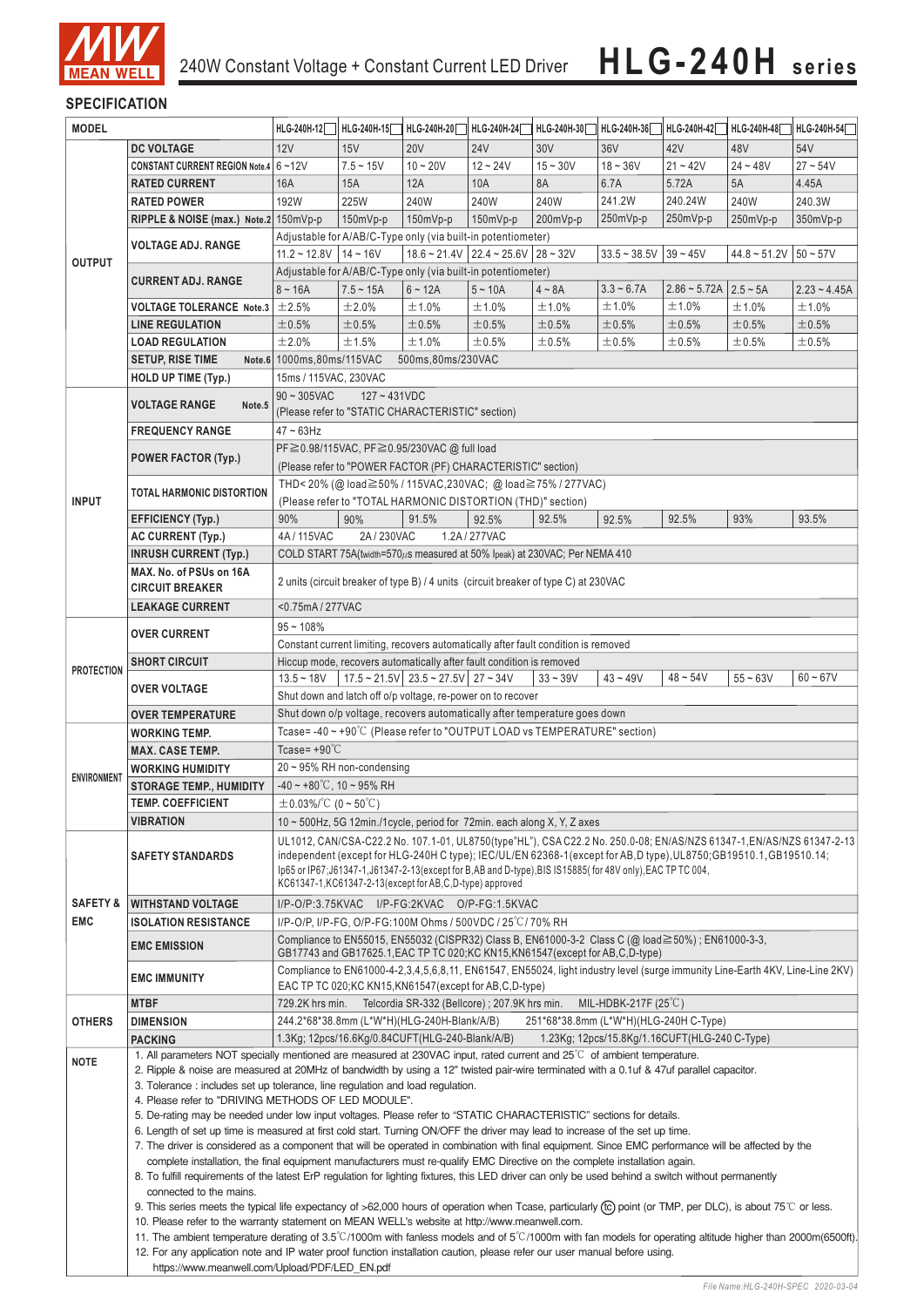



Typical output current normalized by rated current (%)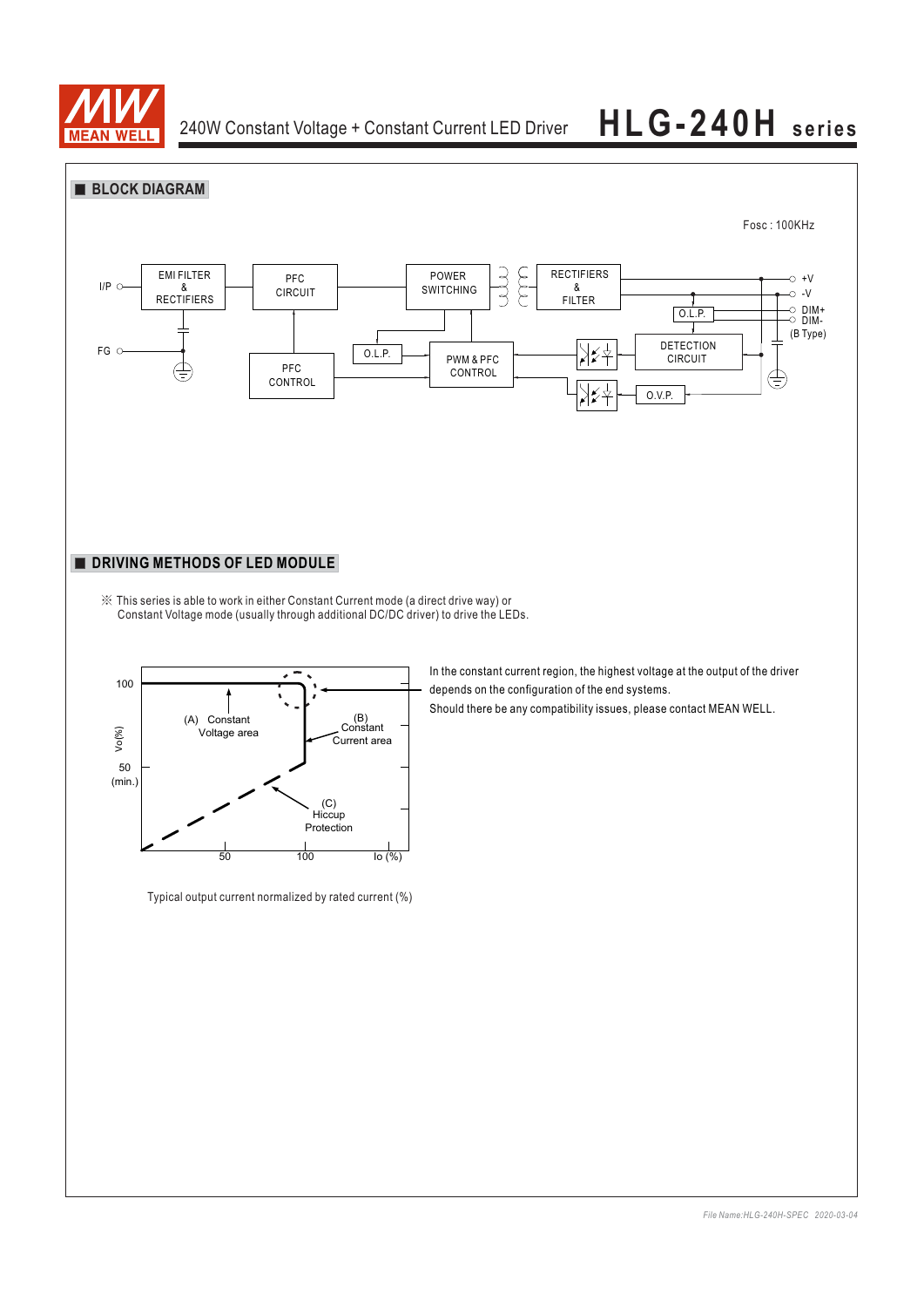

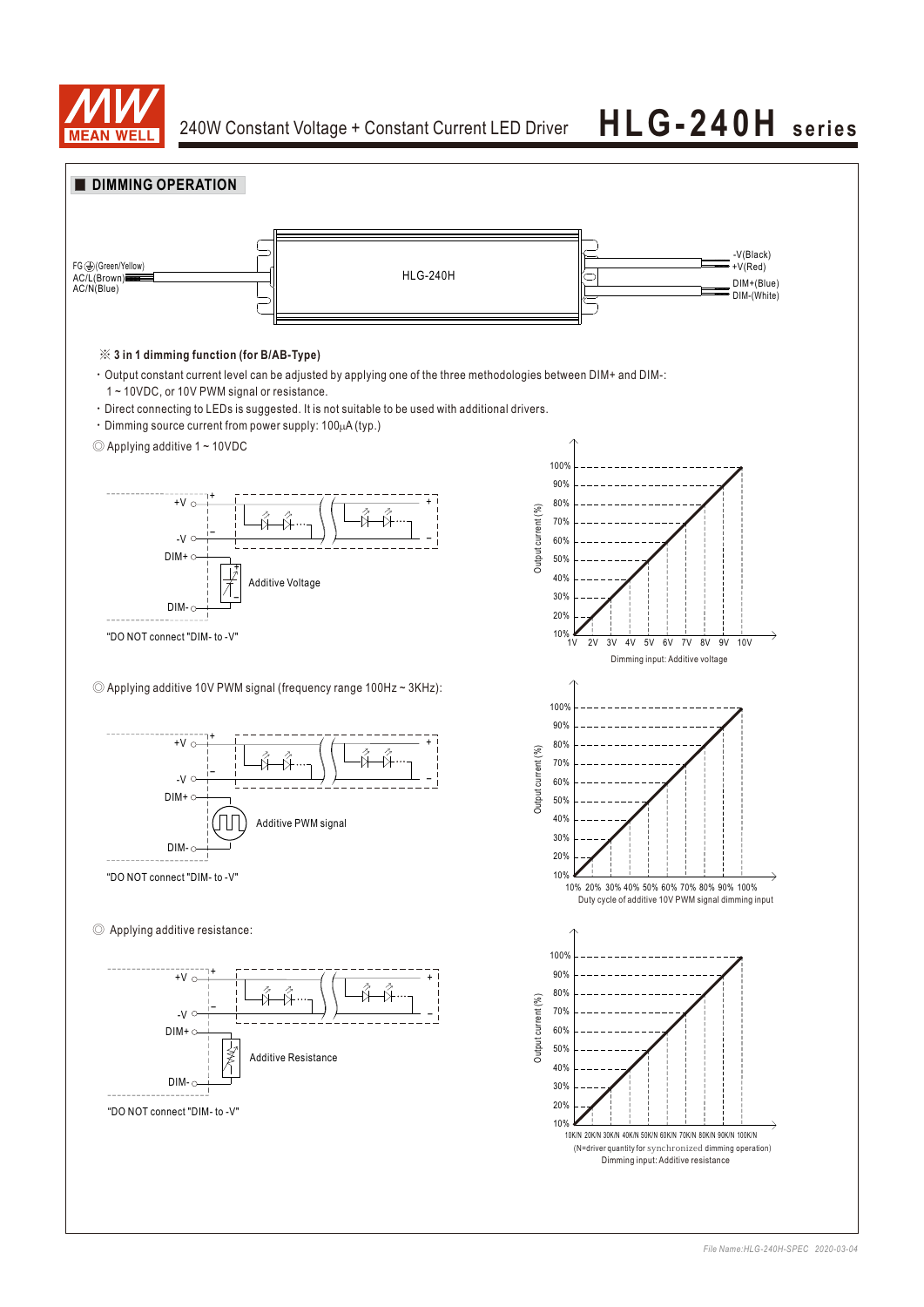

Note: In the case of turning the lighting fixture down to 0% brightness, please refer to the configuration as follow, or please contact MEAN WELL for other options.



Using a switch and relay can turn ON/OFF the lighting fixture.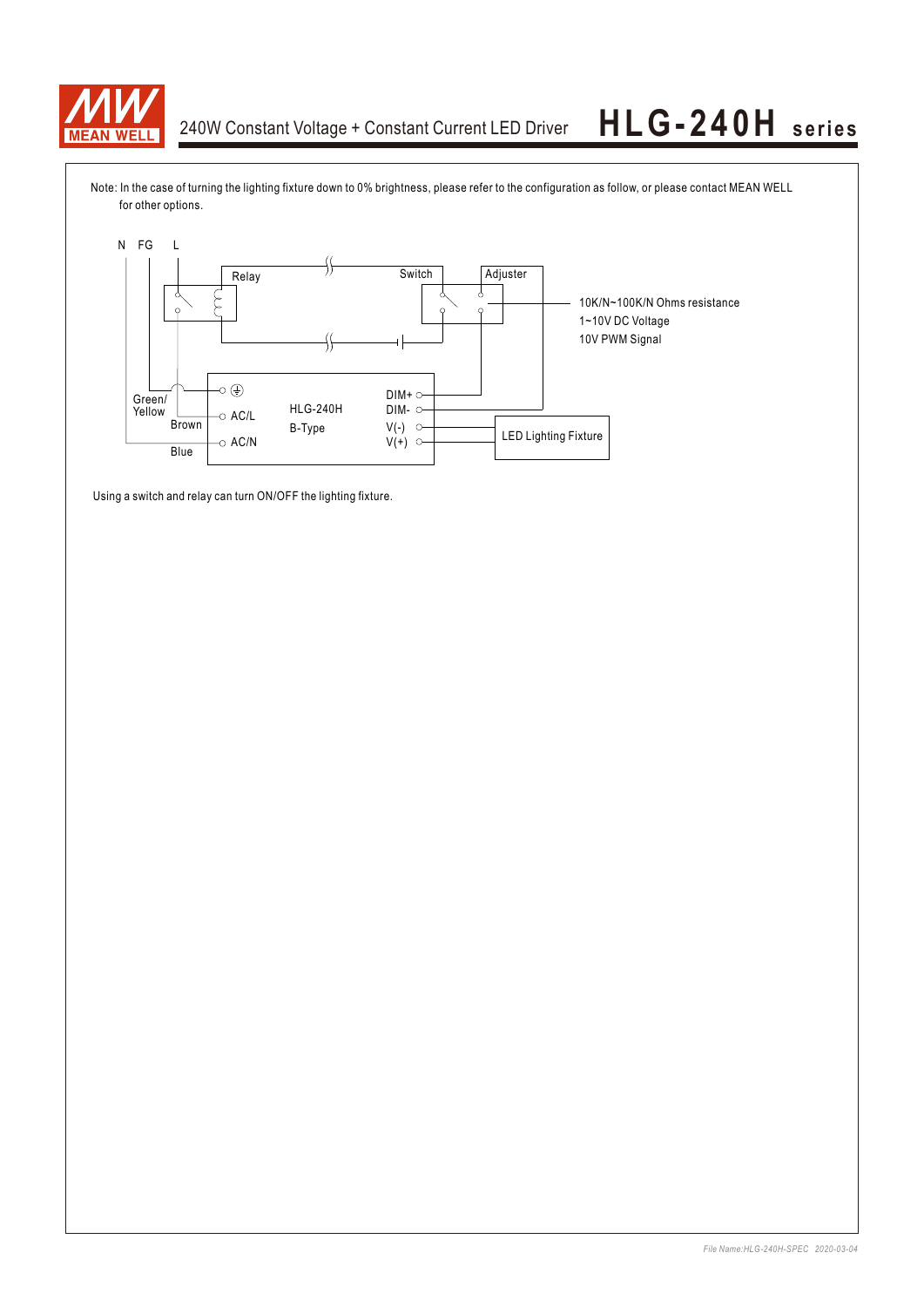

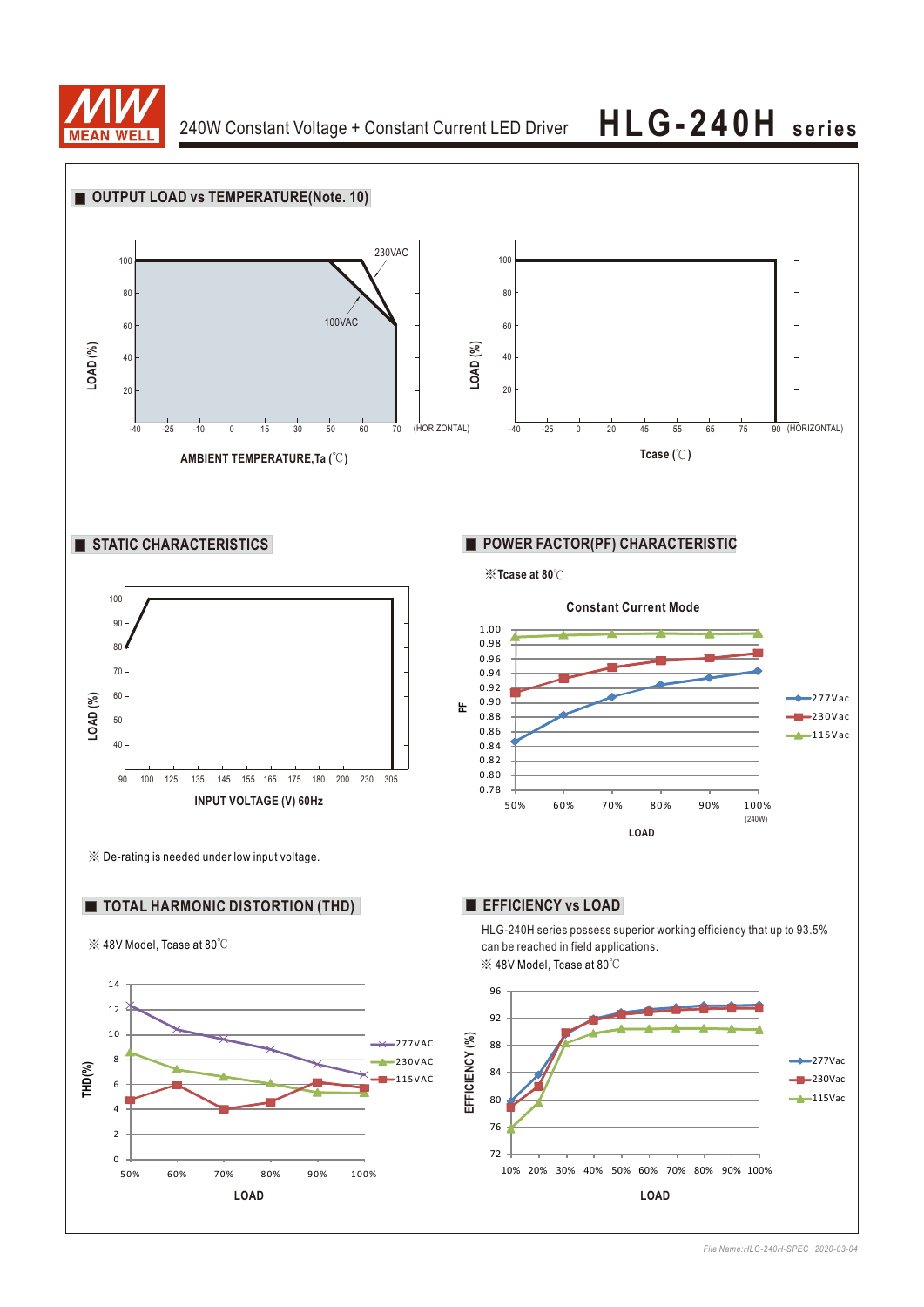

**LIFE TIME**

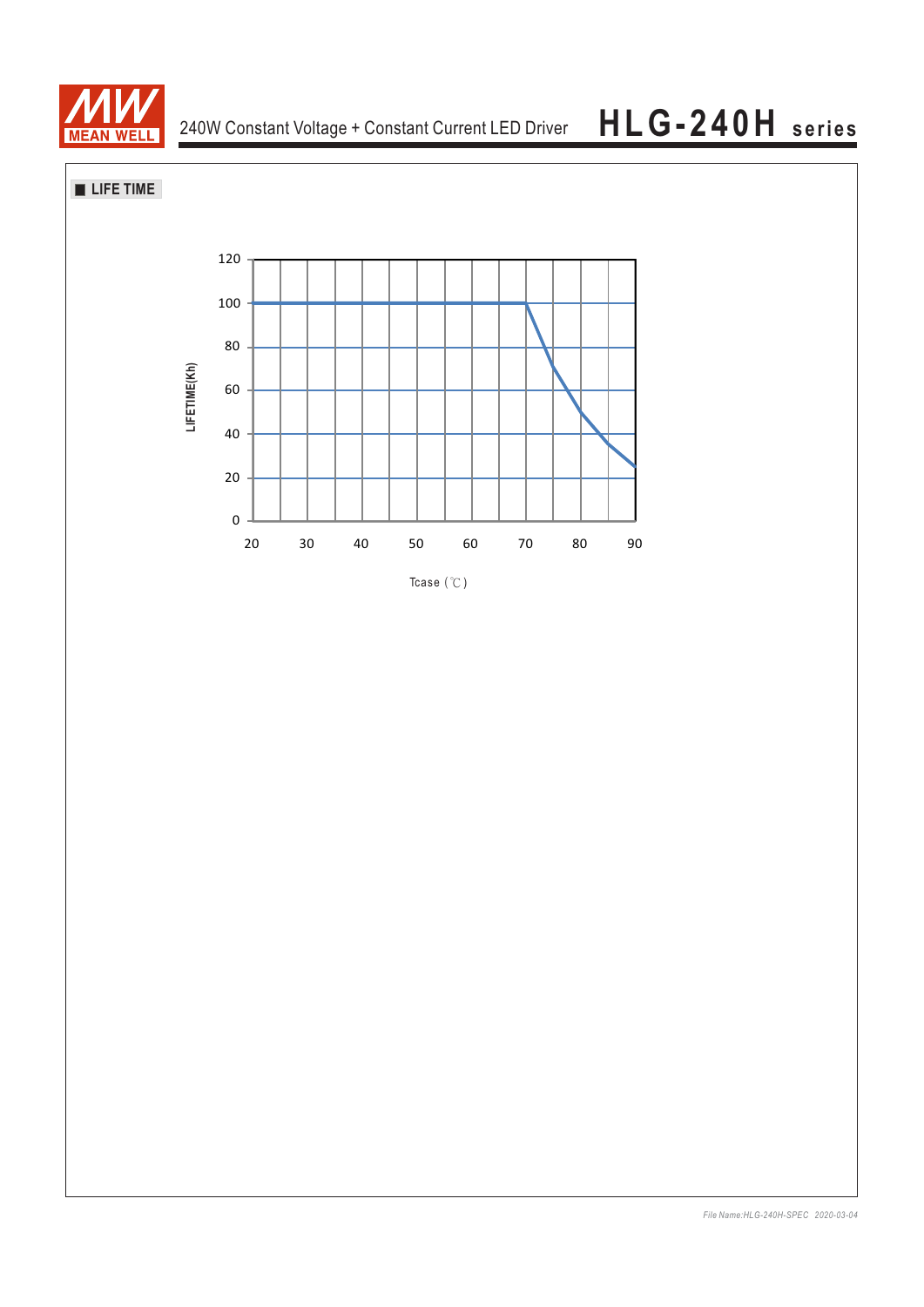

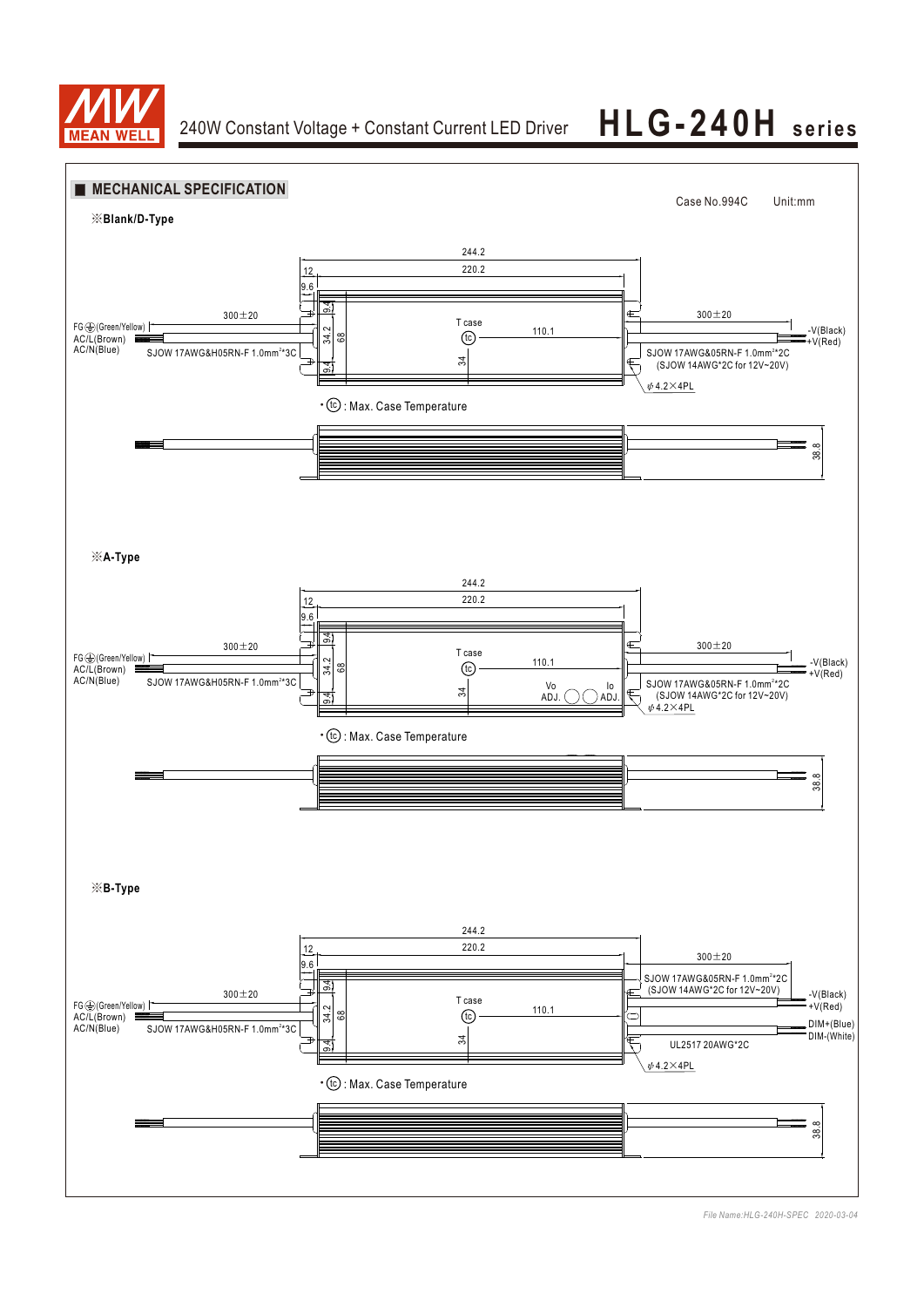